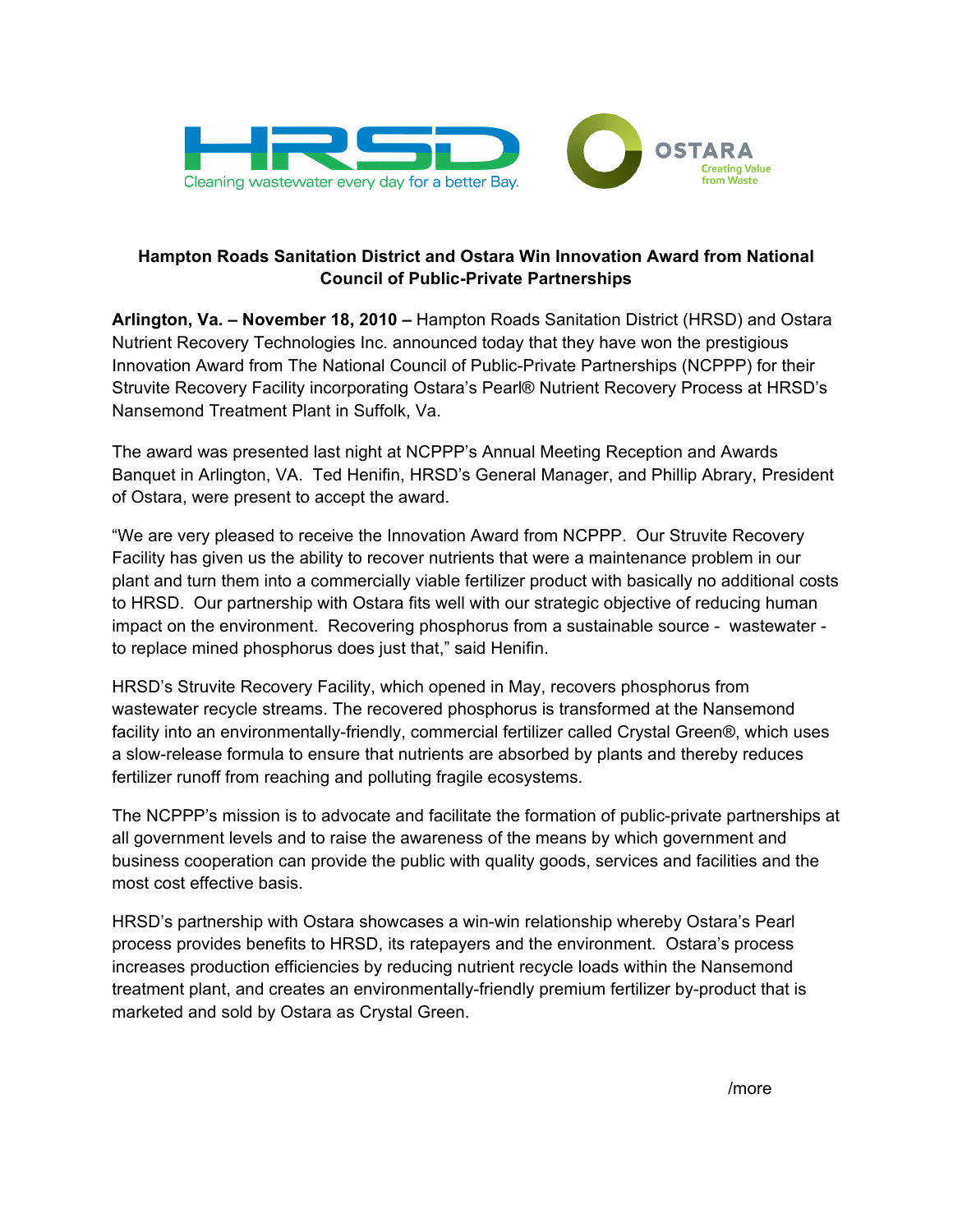The Nansemond Struvite Recovery Facility is projected to remove more than 85 per cent of the phosphorus from solids recycle streams and has the capacity to produce more than one million pounds of Crystal Green fertilizer annually.

Phillip Abrary, president and CEO of Ostara Nutrient Recovery Technologies, said, "We are very proud of this latest accomplishment and important recognition of our innovative approach to public-private partnerships. We are providing HRSD with a cost-effective and environmentallysound operational improvement. Beyond the benefits to ratepayers, the technology has the potential to help the local environment by creating a fertilizer product which is safe and environmentally friendly and therefore, helps to protect waterways."

The Nansemond Treatment Plant is designed to clean up to 30 million gallons of wastewater per day (MGD). It is one of 13 plants owned and operated by HRSD, a public utility that serves 1.6 million people in an area of over 3,100 square miles. The Nansemond facility discharges its treated effluent to the James River, a tributary of the Chesapeake Bay.

- 30 -

## **About Hampton Roads Sanitation District**

Since its creation in 1940, HRSD has been dedicated to protecting public health and the waters of Hampton Roads by treating wastewater effectively. The regional utility's service area includes 17 cities and counties of southeast Virginia, an area of over 3,100 square miles with a population of 1.6 million. Wastewater flows through municipal collection systems to HRSD's interceptor system. This network of pipelines and pump stations conveys the flow to 13 treatment plants, which have a combined capacity of 249 million gallons per day (MGD).

 The Nansemond Treatment Plant, which began operation in 1983, is a 30 MGD facility that features a biological nutrient removal process. The plant, located in Suffolk, Va., has received national awards for outstanding compliance with its environmental permits for 24 consecutive years. For more information, visit http://www.hrsd.com.

### **About Ostara Nutrient Recovery Technologies, Inc.**

Ostara Nutrient Recovery Technologies Inc. designs, builds and sells a new generation of water treatment systems – a nutrient recovery solution that creates value from waste by removing nutrients from wastewater and transforming them into revenue-generating, environmentallyfriendly commercial fertilizer, called Crystal Green®. Ostara has three fully-operational commercial Nutrient Recovery Facilities in the United States - in Tigard (Portland) OR, Suffolk VA, and York PA; a demonstration scale facility in Edmonton, AB; and is constructing facilities